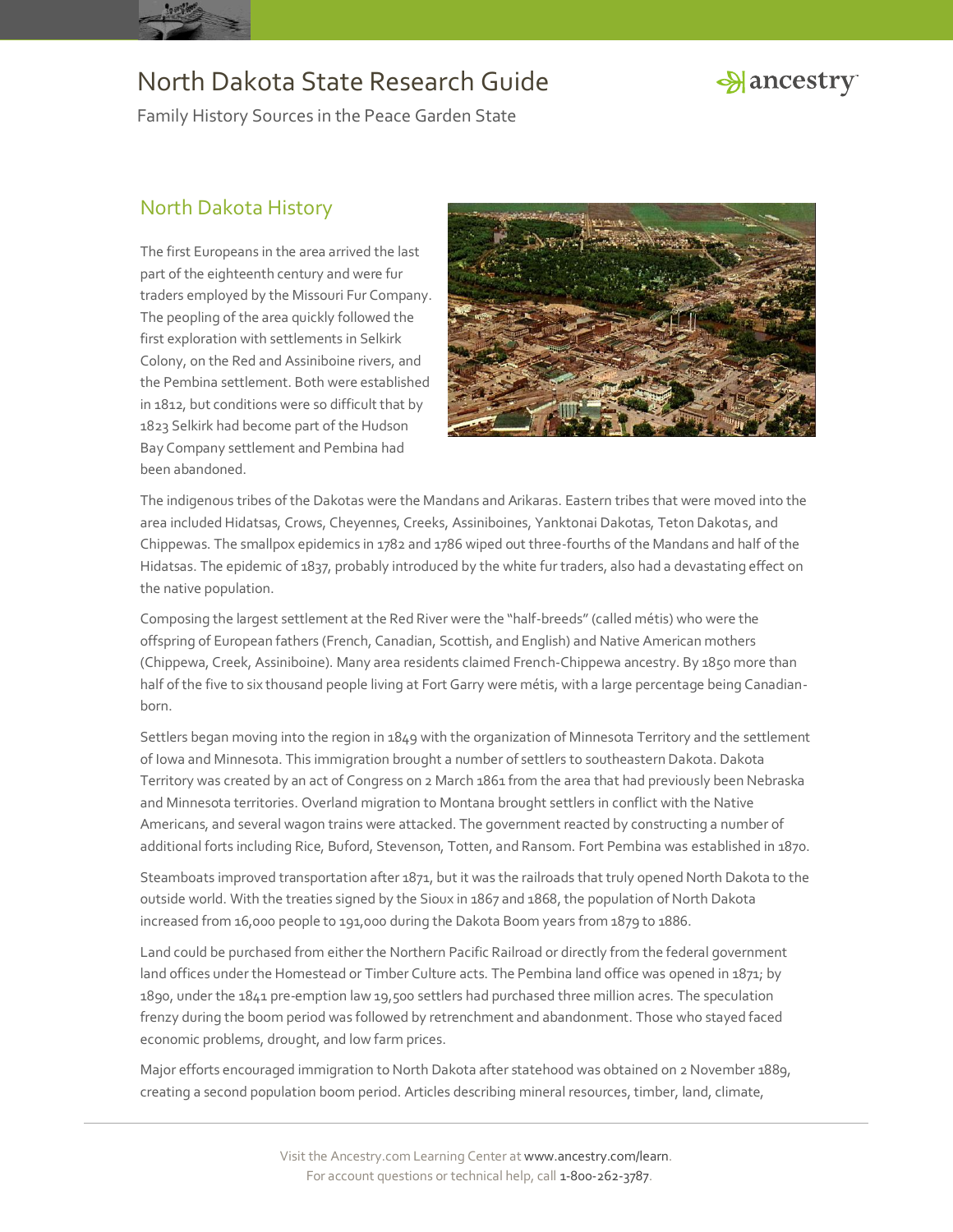



Family History Sources in the Peace Garden State

livestock, and religious denominations were widely published. Of the approximately forty-five million acres of land, three-fourths were advertised as still susceptible to profitable tillage, and thirty million acres were still idle in 1892. Beginning in 1898 and ending with World War I, some 250,000 immigrants moved to the state, many of these foreign-born. Most of this settlement occurred along the Great Northern Railroad, the Missouri Plateau, and the Drift Prairie. Again, more people immigrated to the area than could be sustained, and later years brought more outward migration from the state.

The above section is from *[History of North Dakota](http://www.ancestry.com/wiki/index.php?title=History_of_North_Dakota)* in th[e Ancestry.com Wiki,](http://www.ancestry.com/wiki/index.php?title=Main_Page) and was originally published in *[Red Book: American State, County and Town Sources,](http://bit.ly/vzy0vW)* ed. by Alice Eichholz, CG, Ph.D., chapter by Beth H. Bauman and Marsha Hoffman Rising.

## North Dakota Census Records

North Dakota first appears in the federal census in 1850 as Pembina County, Minnesota Territory. In 1860, it is included as unorganized Dakota and in 1870 as the Dakota Territory. There was a special federal census of the area in 1885. There were also state censuses in 1915 and 1925.

The following census collections are available on Ancestry:

- [North Dakota, State Censuses, 1885, 1915, 1925](http://search.ancestry.com/search/db.aspx?dbid=1078)
- [1890 Veterans Schedules](http://search.ancestry.com/search/db.aspx?dbid=8667)
- [U.S., Schedules of Special Census of Indians, 1880](http://search.ancestry.com/search/db.aspx?dbid=2973)
- [U.S., Indian Census Rolls, 1885-1940](http://search.ancestry.com/search/db.aspx?dbid=1059)
- [U.S. Enumeration District Maps and Descriptions, 1940](http://search.ancestry.com/search/db.aspx?dbid=3028)

#### North Dakota Vital Records

North Dakota passed a law in 1893 requiring the registration of birth and death records with township clerks. This law was repealed in 1895 and reenacted in 1899. When the State Department of Vital records

was created in 1923, copies of birth and death records prior to that date were supposed to be forwarded to them.

Marriage records date back to the creation of each county. Beginning in 1925, copies were also sent to the state Division of Vital Records. Divorce records are maintained by the clerk of the district court in each county. North Dakota was a popular site for quickie divorces between 1886-1899, when parties needed to be residents of the state for only 90 days.

 [North Dakota Department of Health, Division of Vital Records](http://ndhealth.gov/vital/)**:** Has an index of deaths that occurred more than one year from the date of the search.

|   | <b>Population</b> |         |
|---|-------------------|---------|
|   | 1870              | 2,405   |
| ı | 1880              | 36,909  |
|   | 1890              | 190,983 |
|   | 1900              | 319,146 |
|   | 1910              | 577,056 |
|   | 1920              | 646,872 |
|   | 1930              | 680,845 |
|   | 1940              | 641,938 |
|   | 1950              | 619,636 |
|   |                   |         |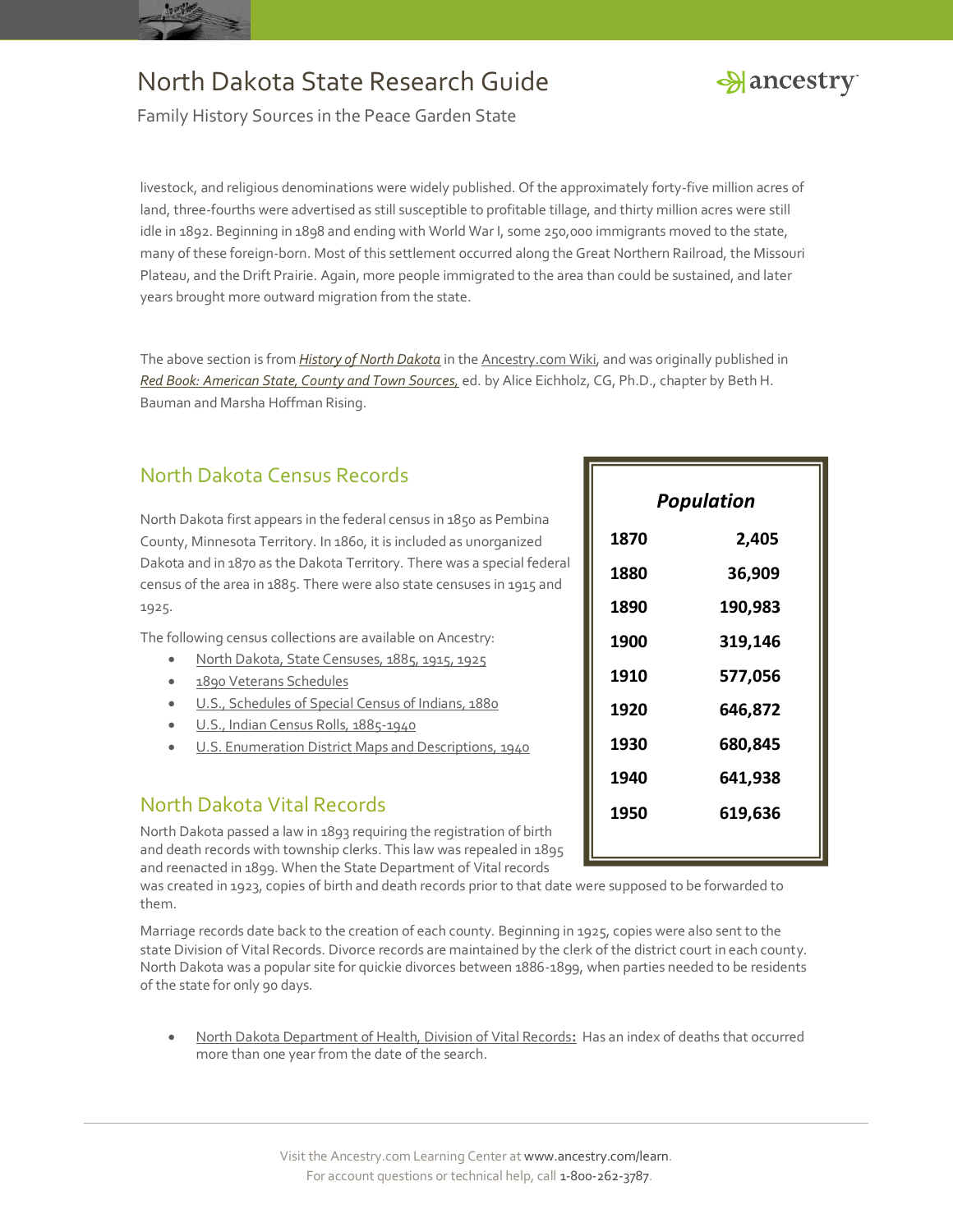



Family History Sources in the Peace Garden State

### North Dakota Collections on Ancestry

- [North Dakota and Washington, Chinese Passenger Arrivals, 1903-1944](http://search.ancestry.com/search/db.aspx?dbid=2033)
- [North Dakota Military Men, 1917-1918](http://search.ancestry.com/search/db.aspx?dbid=4569)
- **[History of Dakota Territory](http://search.ancestry.com/search/db.aspx?dbid=25507)**
- [Roster of Men and Women Who Service in the Naval Service \(Including the Marine Corps\) of the](http://search.ancestry.com/search/db.aspx?dbid=31404)  [United States or Its Allies From the State of North Dakota in the World War, 1917-1918, vols. 1-4](http://search.ancestry.com/search/db.aspx?dbid=31404)
- [U.S., Northern Pacific Railway Company Personnel Files, 1890-1960](http://search.ancestry.com/search/db.aspx?dbid=2157)
- [U.S., Union Soldiers Compiled Service Records, 1861-1865](http://search.ancestry.com/search/db.aspx?dbid=2344)
- [U.S., World War I Draft Registration Cards, 1917-1918](http://search.ancestry.com/search/db.aspx?dbid=6482)
- [U.S. City Directories, 1821-1989](http://search.ancestry.com/search/db.aspx?dbid=2469) (Use the browse box in the upper right corner to determine what directories are available for your ancestor's area. If they lived in a rural area, check to see if that area was included with a larger city in the vicinity.)
- [U.S. School Yearbooks, 1880-2012](http://search.ancestry.com/search/db.aspx?dbid=1265) (Search by name or use the browse box on the right-hand side of the page to look for yearbooks from your ancestor's school.)

**[View all North Dakota collections on Ancestry](http://search.ancestry.com/Places/US/North-Dakota/Default.aspx)**

#### Other State Resources

The organizations listed below provide information about North Dakota history and genealogy. In addition to these state-level resources, many counties and towns maintain important genealogical collections in local libraries, genealogical societies, or historical societies, so check for local resources when researching.

- [North Dakota State Genealogical Society](http://www.rootsweb.ancestry.com/~ndsgs/)
- **[State Historical Society of North Dakota](http://history.nd.gov/)** 
	- o [State Archives](http://history.nd.gov/archives/)
	- o [Genealogy](http://history.nd.gov/archives/genealogy.html)
- [North Dakota GenWeb](http://www.ndgenweb.org/)
- [North Dakota State Library](http://www.library.nd.gov/index.html)
- [The National Archives at Denver:](http://www.archives.gov/denver/) This facility maintains records from Federal agencies and courts in North Dakota, including census, military, court, naturalization, and immigration records.

### Local and Regional Research

• [Red River Valley Genealogical Society](http://www.redrivergenealogy.com/)

### Help and Advice

- [Map of North Dakota](http://www.ancestry.com/wiki/index.php?title=Map_of_North_Dakota)
- [North Dakota Family History Research](http://www.ancestry.com/wiki/index.php?title=North_Dakota_Family_History_Research)
- [North Dakota County Resources](http://www.ancestry.com/wiki/index.php?title=North_Dakota_County_Resources)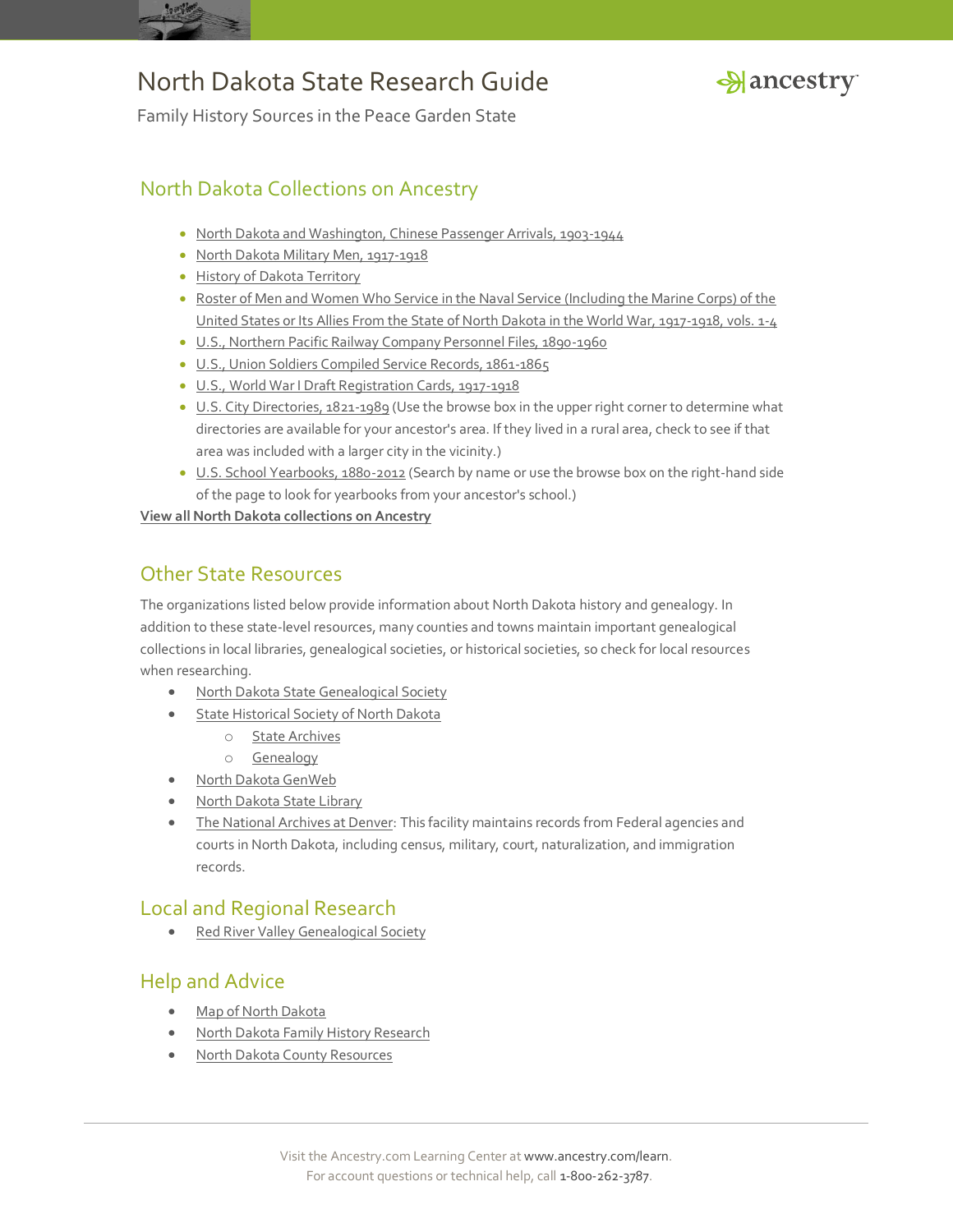



Family History Sources in the Peace Garden State

## Significant Dates (through 1930)

Native American tribes that have inhabited present-day North Dakota include the Mandan, Hidatsa, Arikara, Yantonia, Sisseton, Wahpeton, Hunkpapa, Dakota/Lakota Sioux, Pembina Chippewa, and Cree.

– Henry Hudson's claim of the Hudson Bay watershed for England included eastern North Dakota.

– Cavelier deLaSalle claimed the Mississippi River watershed for France; this included North Dakota.

 – Pierre Gaultier de Varennes, sieur de La Vérendrye became the first European to visit Mandan villages along the Missouri River.

– France ceded its claim on the area to Spain.

– The Treaty of Paris gave England more of the state.

– A fur trading post was established near the Souris River; it was soon abandoned.

 – Jacques D'Englise began trade between the Mandan and Hidatsa villages and Spanish traders in St. Louis.

 – A fur post was established at Park River; it moved to Pembina in 1801 and became the first white settlement in North Dakota.

– Spain returned the Missouri watershed to France.

1804 and 1806 – The Lewis & Clark expeditions entered North Dakota.

– Canadians established a settlement near Pembina.

– North Dakota became part of the Missouri Territory.

– The boundary between the United States and Canada was fixed north of Pembina.

– The American Fur Company established a post near Williston.

– The first steamboat on the upper Missouri River reached Fort Union.

– Land east of the Missouri River became part of the Michigan Territory.

– Land east of the Missouri River became part of the Wisconsin Territory.

– Mandan Indians died in a smallpox epidemic near Fort Clark.

– Land east of the Missouri River became part of the Iowa Territory.

– Catholic and Protestant missions were established near Pembina.

– Land east of the Missouri River became part of the Minnesota Territory.

– Land east of the Missouri River became part of the Nebraska Territory.

– Regular steamboat service on the Missouri River started.

– Dakota Territory was organized.

– Homesteading began in the Dakota Territory.

– The Frontier Scout, the first newspaper in northern Dakota, began publication at Fort Union.

 – The Sisseton and Wahpeton Sioux ceded their lands to the federal government. The Fort Toten Indian Reservation was established.

 – The Fort Rice peace council led to the Laramie Treaty, which set the boundaries of Sioux land as west of the Missouri River.

– The Sioux and Chippewa ceded most of their claims in eastern North Dakota.

 – Northern Pacific Railway established a line between the Red River and Jamestown. First commercial telegraph line established between Fargo and Winnepeg.

– Ranching began in the Dakota Territory.